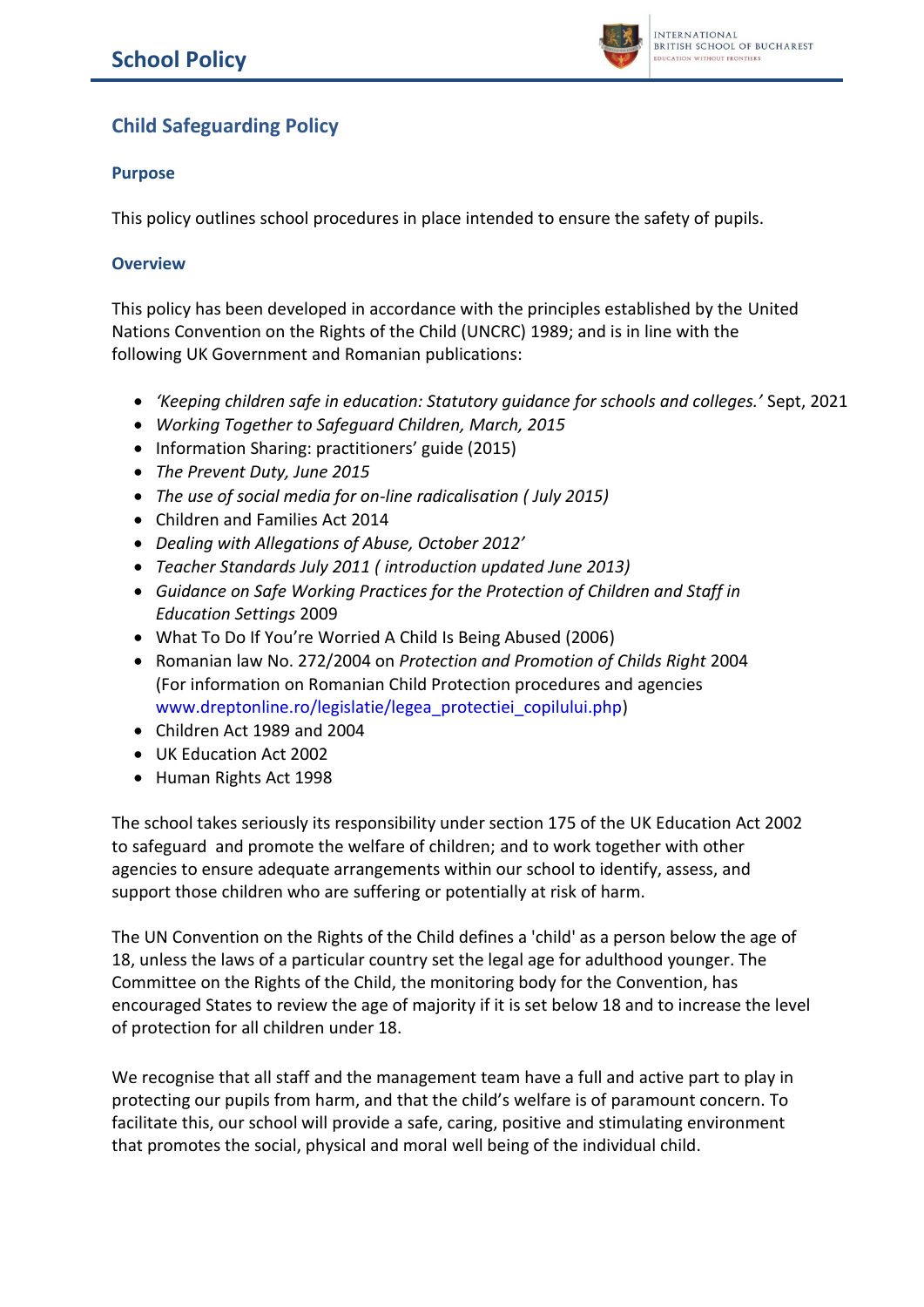

## **The aim of this policy is to:**

- support the child's development in ways that will foster security and confidence
- provide an environment in which children and young people feel safe, secure, valued and respected, feel confident and know how to approach adults if they are in difficulties
- raise the awareness of all teaching and non-teaching staff of the need to safeguard children and of their responsibilities in identifying and reporting possible cases of abuse
- provide a systematic means of monitoring children known or thought to be at risk of harm, and ensure that we, the school, contribute to assessments of need and support plans for those children
- acknowledge the need for effective and appropriate communication between all members of staff in relation to safeguarding pupils
- develop a structured procedure within the school that will be followed by all members of the school community in cases of suspected abuse
- develop effective working relationships with other agencies involved in safeguarding children
- to implement a Safer Recruitment Policy to ensure that all adults within our school who have access to children have been checked as to their suitability through up to date DBS clearance for staff from the UK or equivalent clearance for staff from Romania or other countries. This clearance will be renewed at regular intervals.

## **Child Safeguarding Procedures**

Our school procedures for safeguarding children are in line with *Working Together to Safeguard Children (2015), 'Keeping children safe in education: Statutory guidance for schools and colleges.'* (2018), and the Romanian law No. 272/2004 on *Protection and Promotion of Childs Right*

## **We will ensure that:**

- The school understands and fulfils its safeguarding responsibilities.
- Our Recruitment and Contract Renewal Policy is followed, including all checks on staff suitability- Enhanced DBS checks (including the Barring List Check) for UK based teachers and equivalent checks for Romanian staff and teachers from other nations. We also carry out Prohibition Checks through COBIS, which include the standard teacher checks, EEA checks, and Prohibition checks for SLT.
- All members of staff must receive training by the *Designated Senior Person for Child Safeguarding* in order to develop their understanding of the signs and indicators of abuse every three years.
- All adults, new to our school, will be made aware of the school's policy and procedures, the name and contact details of the Designated Senior Person.
- All members of staff know how to respond to a pupil who discloses abuse and the procedure to be followed in appropriately sharing a concern of possible abuse or a disclosure of abuse.
- All parents/carers are made aware of the school's responsibilities in regard to child protection procedures through publication of the school's Child Safeguarding Policy, and reference to it in our prospectus/brochure.
- Our procedures will be annually reviewed and up-dated by a DSL in conjunction with the Senior Leadership Team.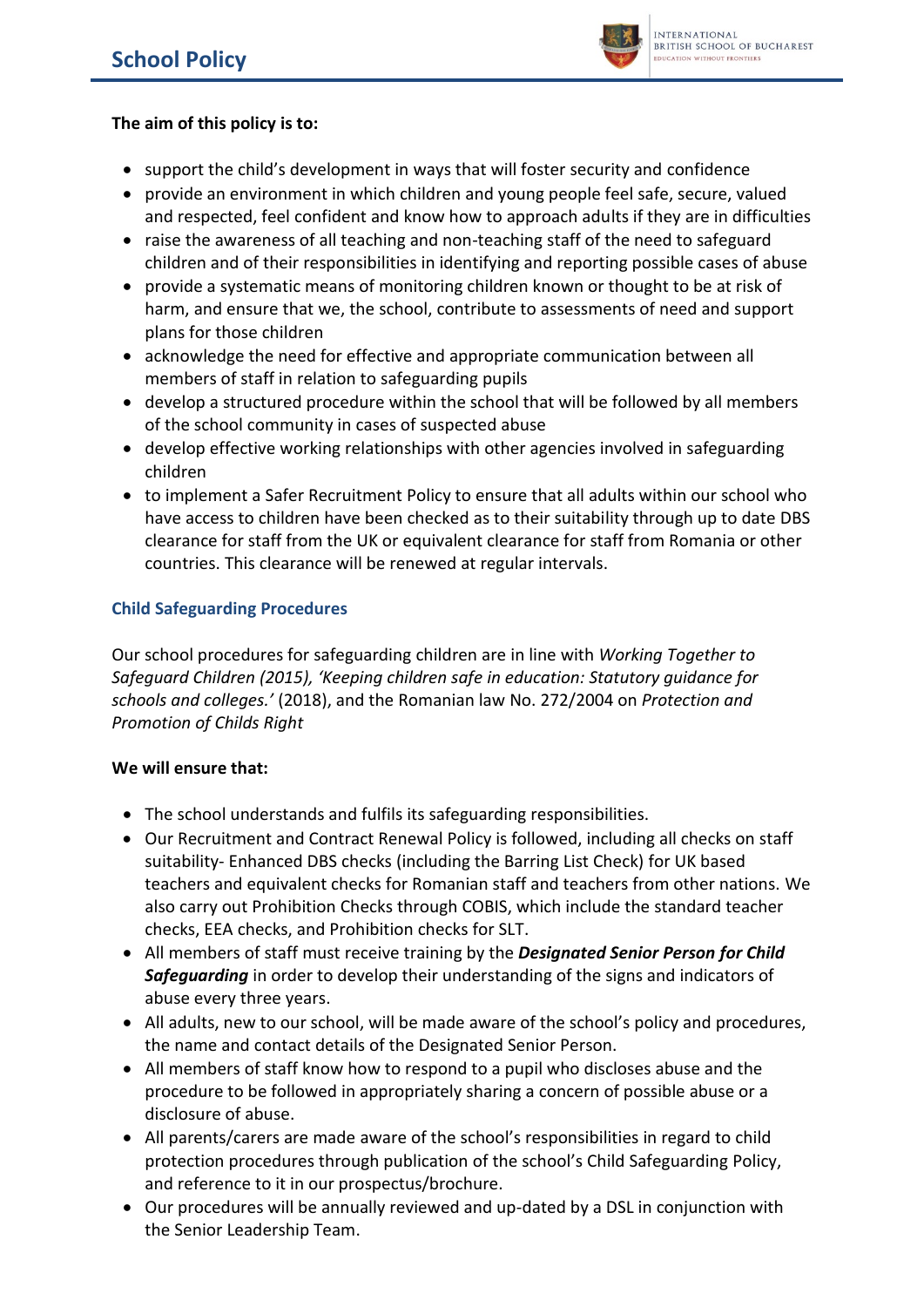

- Children's rights will be represented by an Advocate in the school, currently the School Counsellor.
- Adults should respect the children's rights as they are presented in Romanian law.
- In the event of a member of the staff (teaching and non-teaching) having a Child Protection concern about a pupil, he/she will immediately inform the DSL through the CPOMS online application and record accurately the events giving rise to the concern. This information will be accessible only to the DSL. N**o detail** is to be included in the child's general file.

## **Roles and Responsibilities**

We understand that our responsibility to safeguard children requires that we all appropriately share any concerns that we may have about children.

The school will ensure that staff are properly trained in order to provide a high standard of child safeguarding at IBSB.

The school will ensure that sufficient staff receive *DSL Training* every two years.

### **Staff with DSL Training:**

| Name                   | Position                                        | Date of Certification |
|------------------------|-------------------------------------------------|-----------------------|
| <b>Kendall Peet</b>    | Head of School                                  | March 22 2021         |
| Alan Cornish           | Head of Primary School/ PS DSL<br>March 22 2021 |                       |
| <b>Matthew Tansley</b> | Head of Primary Secondary/ SS DSL               | March 22 2021         |
| Emelia Cucu            | <b>Student Counsellor/PS Deputy DSL</b>         | March 22 2021         |
| Cristina Latcu         | <b>Student Counsellor/SS Deputy DSL</b>         | TBC.                  |

## **The PS/SS DSL are responsible for:**

- Setting up CPOMS in such a way that all staff are able to use CPOMS to report a concern and that staff have access to the appropriate level of information in accordance with their role and responsibilities at IBSB
- Ensuring that detailed and accurate written records of concerns about a child are recorded on CPOMS even if there is no need to make an immediate referral.
- Ensuring that all such records are kept confidentially and securely and are *separate* from pupil records, with a detailed entry, including a chronology.
- Acting as a focal point for staff concerns and liaising with other agencies and professionals.
- Ensuring that all school staff are aware of the school's Child Safeguarding Policy and procedures, and knows how to recognise and refer any concerns.
- Inform the HR Manager to be able to update the central record in regard to staff who have attended child safeguarding training.
- Keeping up to date with knowledge to enable them to fulfil their role.
- Arranging suitable cover with the WS DSL or Head of School, during planned absences.
- Ensuring that the child's child protection file is copied if the child transfers to a new institution and that this is transferred securely.
- Contacting the appropriate local authorities in regard to any concern within 24 hours.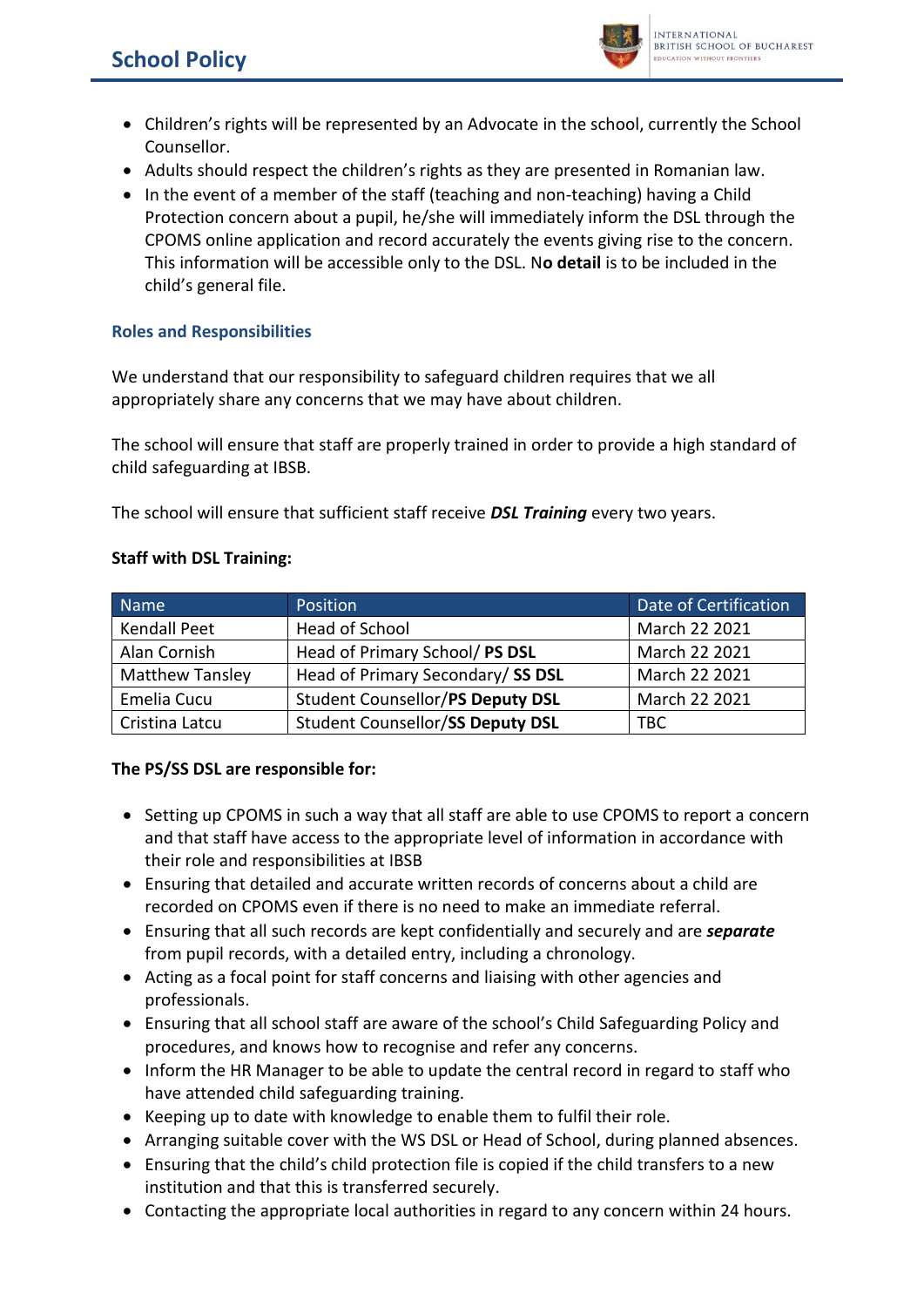

The DSLs and the Head of School meet at the start of Term 1 and the end of Term 2 & 3 to review specific cases in the Child Safeguarding Folder and to discuss the Child Safeguarding Policy and procedures at IBSB.

### **Types of Abuse and Neglect**

**Abuse**: a form of maltreatment of a child. Somebody may abuse or neglect a child by inflicting harm, or by failing to act to prevent harm. They may be abused by an adult or adults or another child or children.

**Physical abuse**: a form of abuse which may involve hitting, shaking, throwing, poisoning, burning or scalding, drowning, suffocating or otherwise causing physical harm to a child. Physical harm may also be caused when a parent or carer fabricates the symptoms of, or deliberately induces, illness in a child.

**Emotional abuse**: the persistent emotional maltreatment of a child such as to cause severe and adverse effects on the child's emotional development. It may involve conveying to a child that they are worthless or unloved, inadequate, or valued only insofar as they meet the needs of another person. It may include not giving the child opportunities to express their views, deliberately silencing them or 'making fun' of what they say or how they communicate. It may feature age or developmentally inappropriate expectations being imposed on children. These may include interactions that are beyond a child's developmental capability as well as overprotection and limitation of exploration and learning, or preventing the child participating in normal social interaction. It may involve seeing or hearing the ill-treatment of another. It may involve serious bullying (including cyberbullying), causing children frequently to feel frightened or in danger, or the exploitation or corruption of children. Some level of emotional abuse is involved in all types of maltreatment of a child, although it may occur alone.

**Sexual abuse**: involves forcing or enticing a child or young person to take part in sexual activities, not necessarily involving a high level of violence, whether or not the child is aware of what is happening. The activities may involve physical contact, including assault by penetration (for example rape or oral sex) or non-penetrative acts such as masturbation, kissing, rubbing and touching outside of clothing. They may also include non-contact activities, such as involving children in looking at, or in the production of, sexual images, watching sexual activities, encouraging children to behave in sexually inappropriate ways, or grooming a child in preparation for abuse (including via the internet). Sexual abuse is not solely perpetrated by adult males. Women can also commit acts of sexual abuse, as can other children.

**Neglect**: the persistent failure to meet a child's basic physical and/or psychological needs, likely to result in the serious impairment of the child's health or development. Neglect may occur during pregnancy as a result of maternal substance abuse. Once a child is born, neglect may involve a parent or carer failing to: provide adequate food, clothing and shelter (including exclusion from home or abandonment); protect a child from physical and emotional harm or danger; ensure adequate supervision (including the use of inadequate care-givers); or ensure access to appropriate medical care or treatment. It may also include neglect of, or unresponsiveness to, a child's basic emotional needs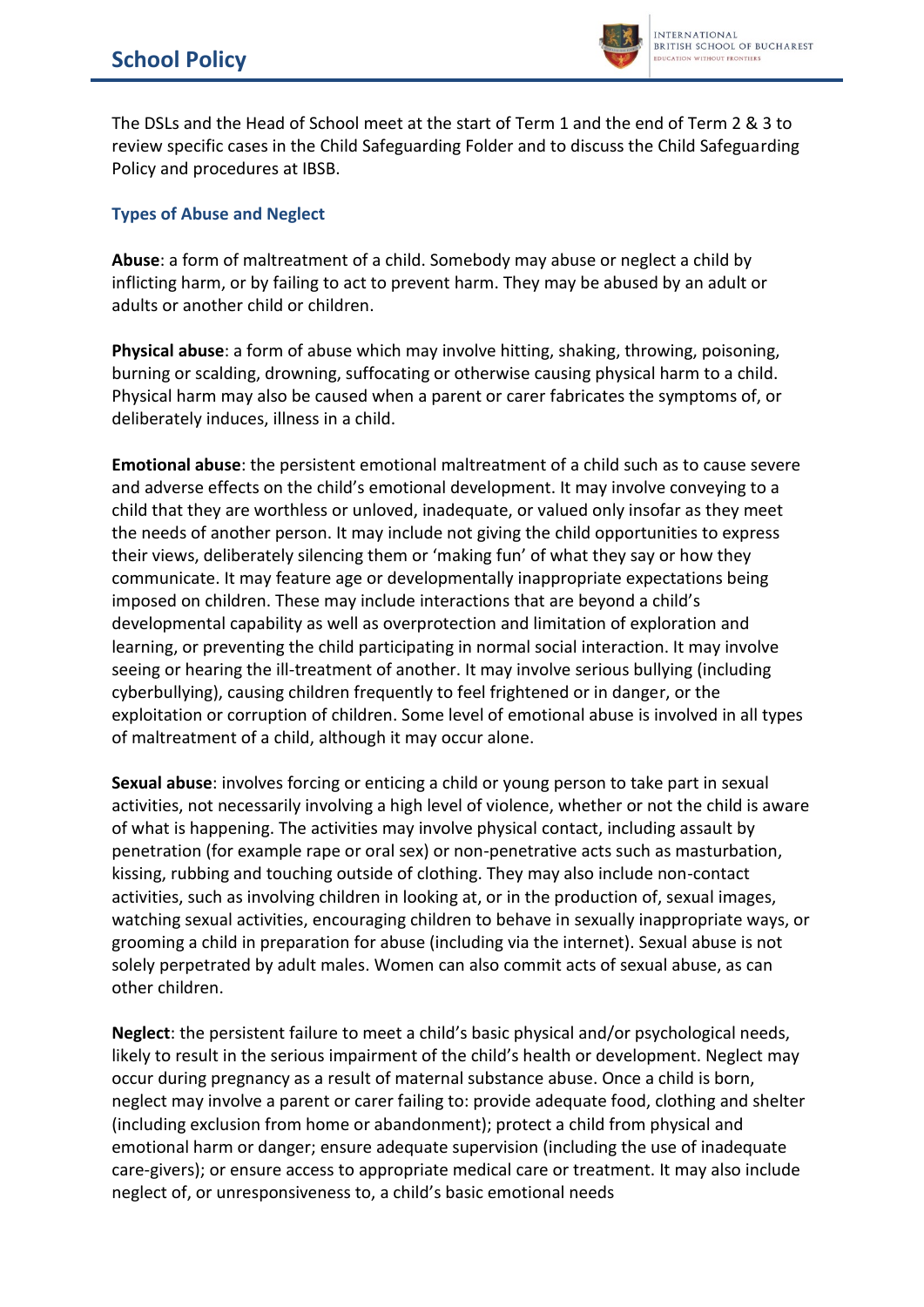

**Child sexual exploitation (CSE)** involves exploitative situations, contexts and relationships where young people receive something (for example food, accommodation, drugs, alcohol, gifts, money or in some cases simply affection) as a result of engaging in sexual activities. Sexual exploitation can take many forms ranging from the seemingly 'consensual' relationship where sex is exchanged for affection or gifts, to serious organised crime by gangs and groups. What marks out exploitation is an imbalance of power in the relationship. The perpetrator always holds some kind of power over the victim which increases as the exploitative relationship develops. Sexual exploitation involves varying degrees of coercion, intimidation or enticement, including unwanted pressure from peers to have sex, sexual bullying including cyberbullying and grooming. However, it also important to recognise that some young people who are being sexually exploited do not exhibit any external signs of this abuse.

**Female Genital Mutilation (FGM):** professionals in all agencies, and individuals and groups in relevant communities, need to be alert to the possibility of a girl being at risk of FGM, or already having suffered FGM. There is a range of potential indicators that a child or young person may be at risk of FGM, which individually may not indicate risk but if there are two or more indicators present this could signal a risk to the child or young person. Victims of FGM are likely to come from a community that is known to practise FGM. Professionals should note that girls at risk of FGM may not yet be aware of the practice or that it may be conducted on them, so sensitivity should always be shown when approaching the subject. Warning signs that FGM may be about to take place, or may have already taken place, can be found on pages 11-12 of the Multi-Agency Practice Guidelines referred to previously. Staff should activate local safeguarding procedures, using existing national and local protocols for multi-agency liaison with police and children's social care.

## **Sources of additional support and information**

Expert and professional organisations are best placed to provide up-to-date guidance and practical support on specific safeguarding issues. For example, NSPCC offers information for schools and colleges on the TES website and also on its own website [www.nspcc.org.uk.](http://www.nspcc.org.uk/) Schools and colleges can also access broad government guidance on the issues listed below via the [www.gov.uk](http://www.gov.uk/) website:

- Child sexual exploitation (CSE) see also below
- Bullying including cyberbullying
- Domestic violence
- Drugs
- Fabricated or induced illness
- Faith abuse
- Female genital mutilation (FGM) see also below
- Forced marriage
- Gangs and youth violence
- Gender-based violence/violence against women and girls (VAWG)
- Mental health
- Private fostering
- Radicalisation
- Sexting
- Teenage relationship abuse
- Trafficking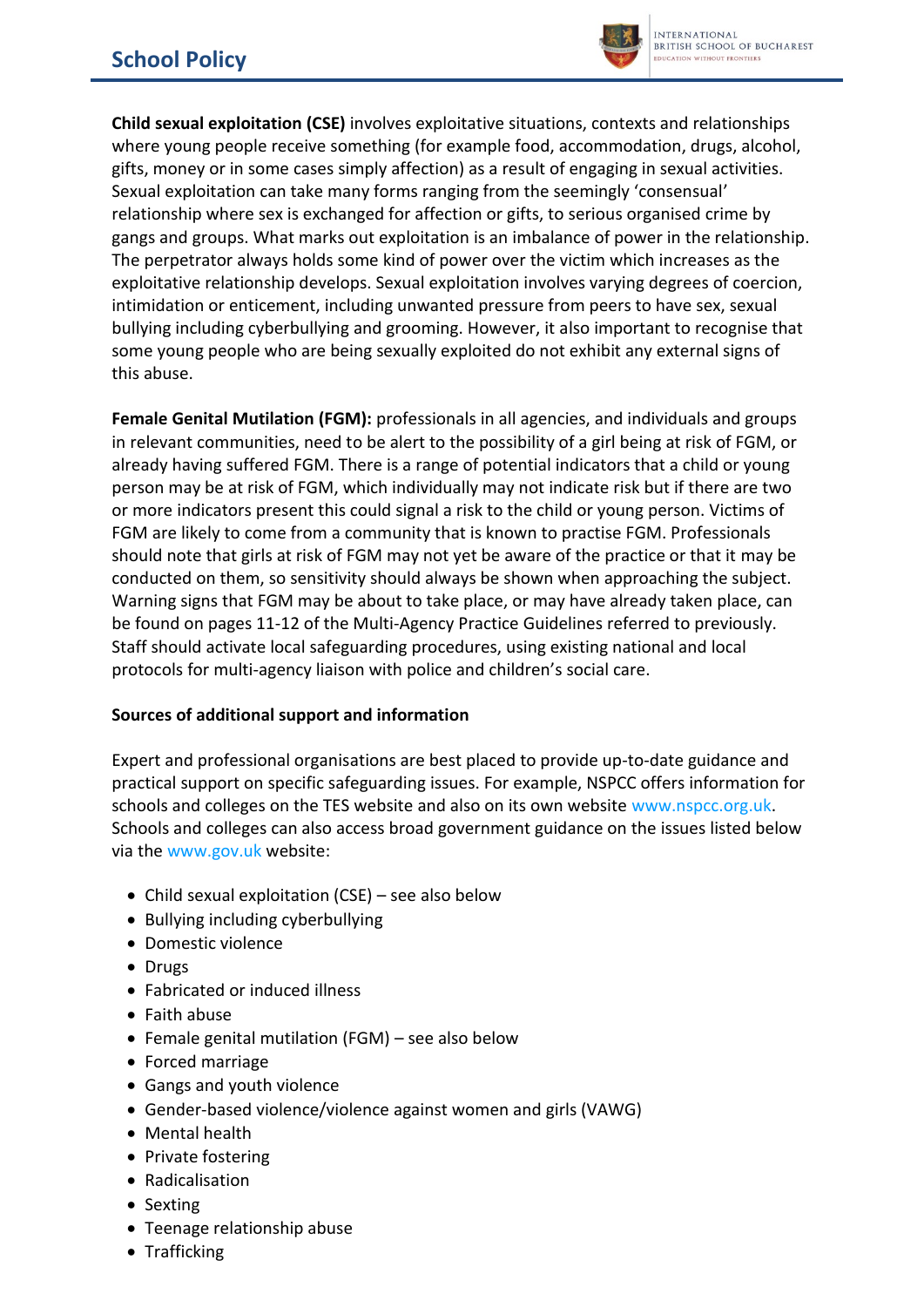

## **Supporting Children**

We recognise that a child who is abused, who witnesses violence, or who lives in a violent environment, or may suffer emotional abuse or neglect, may feel helpless and humiliated, may blame him/herself, and find it difficult to develop and maintain a sense of self worth.

We recognise that the school may provide the only stability in the lives of children who have been abused or who are at risk of harm.

We accept that research shows that the behaviour of a child in these circumstances may range from that which is perceived to be normal to aggressive or withdrawn.

## **Our school will support all pupils by:**

- Encouraging the development of self-esteem and resilience in every aspect of school life including through the curriculum.
- Promoting a caring, safe and positive environment within the school.
- Liaising and working together with all other Romanian support services and those agencies involved in the safeguarding of children.
- Providing continuing support to a pupil (about whom there have been concerns) who leaves the school, by ensuring that such concerns and school medical records are forwarded under confidential cover to the Head Teacher at the pupil's new school as a matter of urgency, a photocopy of these records should be kept in a confidential file.
- Having access, or being referred, to the School Counsellor in school who will offer individual and/or family counselling.

After school tuition is being monitored daily and onsite until 6pm only while a member of SLT is present.

## **Information Sharing**

### **Confidentiality**

- We recognise that all matters relating to child protection are confidential.
- ⬧ All staff must be aware that they *cannot* promise a child to keep secrets which might compromise the child's safety or well-being or that of another.
- ⬧ All staff should not disclose any information on a child to a third party, including pupil's driver, unless there is written authorisation by the parent or guardian of the pupil.
- ⬧ The DSL will disclose personal information about a pupil to other members of staff on a need to know basis only, either through access levels set within CPOMS, or directly via word of mouth.
- ⬧ The DSL must be aware that they have a professional responsibility to share information with other agencies in order to safeguard children.

## **Estranged Parents**

• Unless there is a legal document limiting access to a pupil by one parent, or special circumstances deemed to put the pupil at risk by the school professionals, the school will endeavour to inform **both parents** on the progress and welfare of the pupil and information on the school.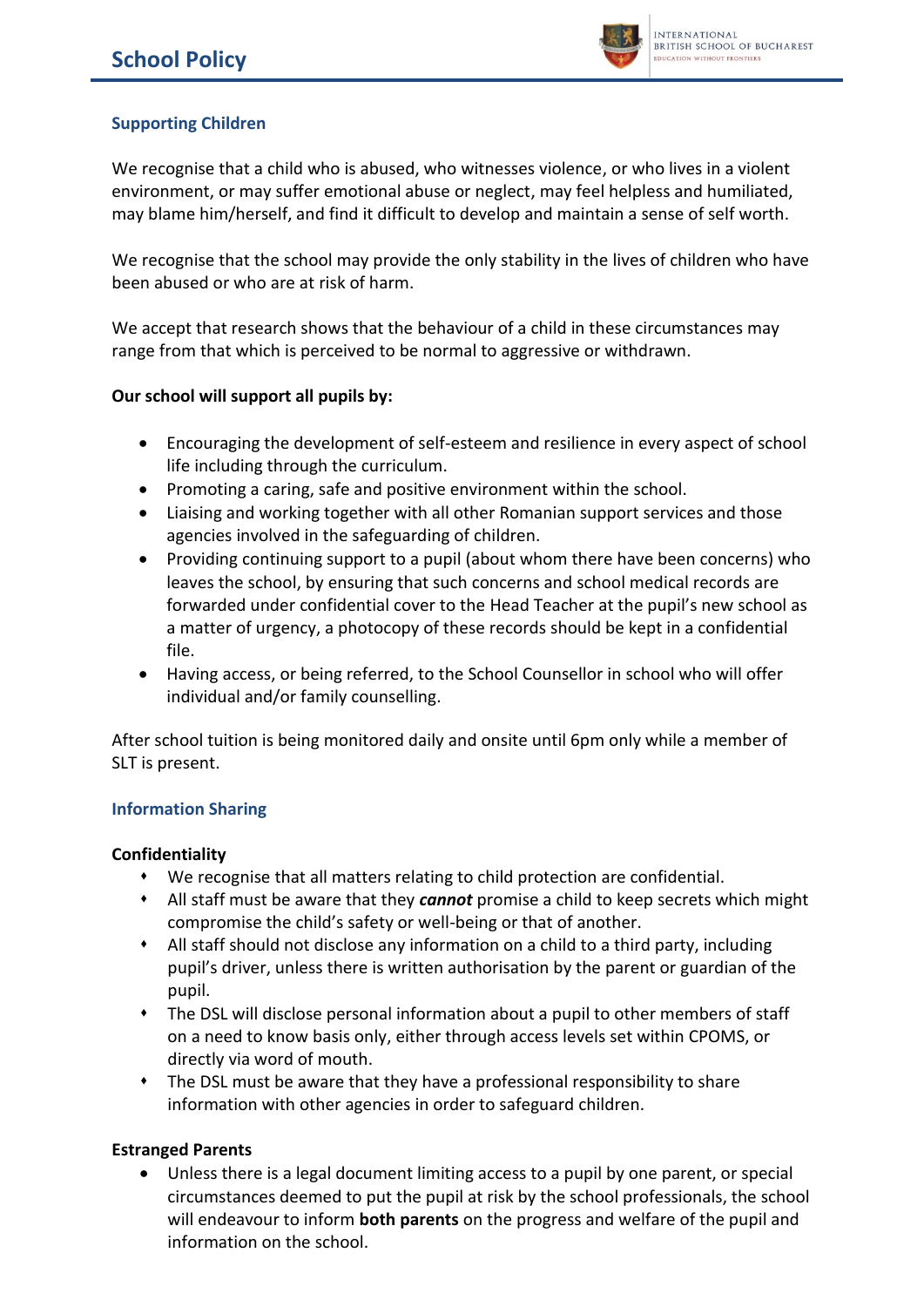# **School Policy**



• Confidential information about a pupil will not be disclosed to only one of the parents, especially when there is an impending legal process.

### **Informing the appropriate authorities and agencies**

- Where is has been discovered that a student is in danger or risk of being abused or neglected, the student counsellor will contact the local welfare authorities within 24 hours to assist as appropriate under the direct advisement from the Head of School.
	- **1.** Directia Generala de Asistentia Sociala si Protectia Copilului- Sector 2, Bucuresti: [www.social4.ro](http://www.social4.ro/) Email[: social@social2.ro;](mailto:social@social2.ro) Tel: (021) 252.22.02
	- **2.** Federatia Organizatiilor Neguvernamentale Pentru Copii (FONPC): [www.fonpc.ro](http://www.fonpc.ro/) Tel: (021) 314 6611
- Where a staff member or any person involved in offering the IBSB Curriculum has been found to be in breach of Child Safeguarding Standards, the school will inform the following as appropriate within one month of the person leaving IBSB:
	- **1.** Local Police
	- **2.** Disclosure and Barring Service: [www.gov.uk/disclosure-barring-service](http://www.gov.uk/disclosure-barring-service-check/contact-disclosure-and-barring-service)[check/contact-disclosure-and-barring-service](http://www.gov.uk/disclosure-barring-service-check/contact-disclosure-and-barring-service) [ispatch@dbs.gsi.gov.uk](mailto:ispatch@dbs.gsi.gov.uk)
	- **3.** Directia Generala de Asistentia Sociala si Protectia Copilului- Sector 2, Bucuresti: [www.social4.ro](http://www.social4.ro/) Email[: social@social2.ro;](mailto:social@social2.ro) Tel: (021) 252.22.02
	- **4.** Federatia Organizatiilor Neguvernamentale Pentru Copii (FONPC): [www.fonpc.ro](http://www.fonpc.ro/) Tel: (021) 314 6611
- Where the DSL has good cause for concern in regard to a student withdrawn from IBSB, the DSL will contact the DSL at the relevant international school in Romania to share the relevant information in regard to the agreement formed between the schools within the International Schools Association set up within Romania.

## **Supporting Staff**

We recognise that staff working in the school who have become involved with a child who has suffered harm, or appears to be likely to suffer harm may find the situation stressful and upsetting.

We will support such staff by providing an opportunity to talk through their anxieties with the Child Safeguarding Officer and to seek further support.

In order to limit complaints against staff, advice on the boundaries of appropriate behaviour can be found in the document *Guidance on Safe Working Practices for the Protection of Children and Staff in Education Settings*.

### **Allegations against staff**

All school staff should take care not to place themselves in a vulnerable position with a child. It is always advisable for interviews or work with individual children or parents to be conducted in view of other adults.

All staff should be aware of the school's Staff Code of Conduct Policy.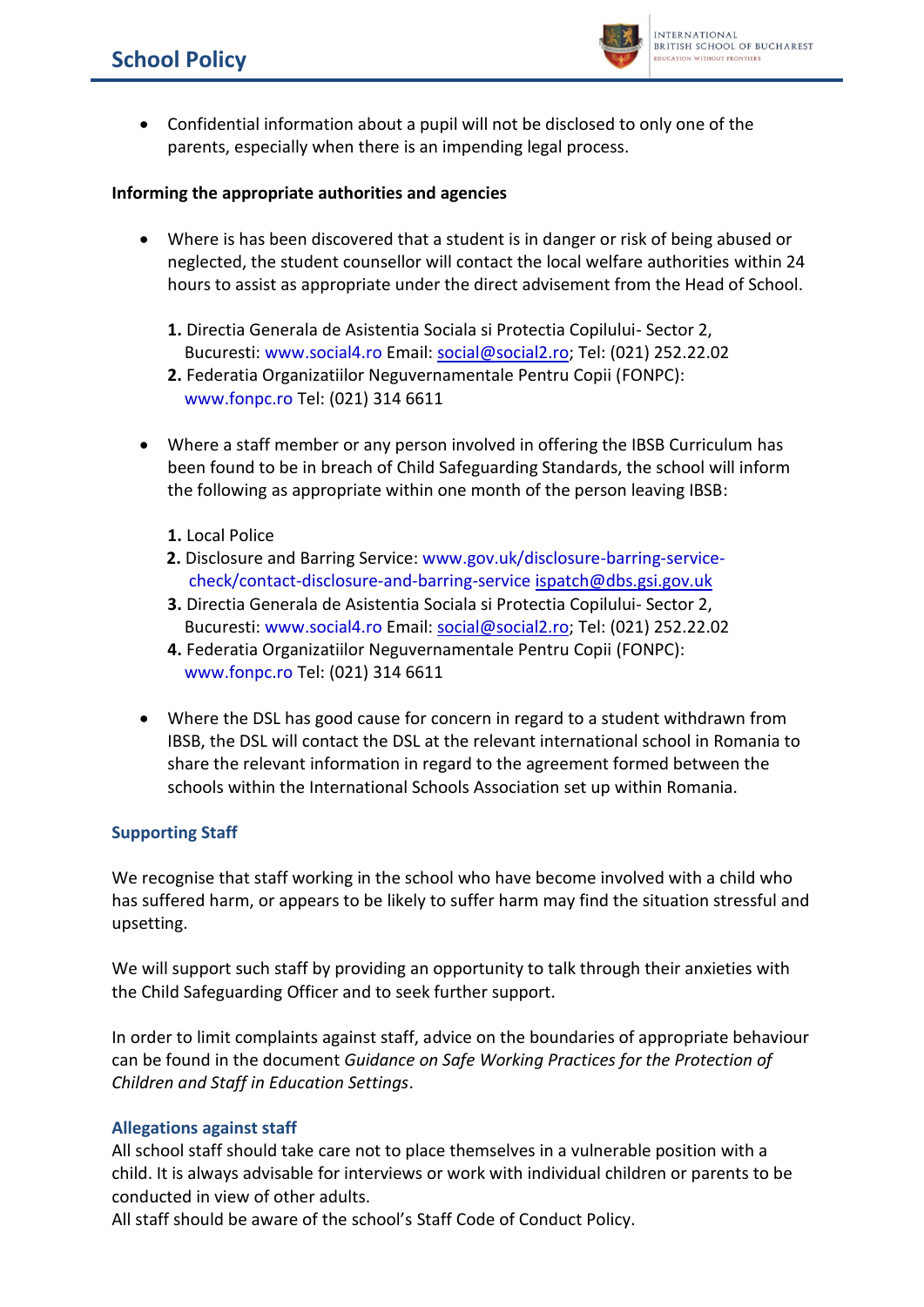

We understand that a pupil may make an allegation against a member of staff. If such an allegation is made, the member of staff receiving the allegation will immediately inform the Head of School or the most senior teacher if the Head of School is not present.

If the allegation made to a member of staff concerns the Head of School, the person receiving the allegation will immediately inform the Executive Director without informing the Head of School first.

Suspension of the member of staff against whom an allegation has been made needs careful consideration. Any disciplinary investigation should be carried out once the child protection investigation has been completed.

If the investigation shows that the particular member of staff is considered a danger for the children, we will inform the NCTL.

### **Whistleblowing**

All staff should be aware of their duty to raise concerns about the attitude or actions of colleagues. Concerns should be raised directly with the Head of School, the Executive Director, or the Child Safeguarding Officer.

### **Prevention**

We recognise that the school plays a significant part in the prevention of harm to our pupils by providing pupils with effective lines of communication with trusted adults, supportive friends and an ethos of protection.

## **The school community will therefore:**

- Establish and maintain an ethos, which is understood by all staff, which enables children to feel secure and encourages them to talk knowing that they will be listened to.
- Ensure that all children know there is an adult in the school whom they can approach if they are worried or in difficulty.
- Provide, across the curriculum, opportunities that equip children with the skills they need to stay safe from harm and to know to whom they should turn for help.

## **Physical Intervention/Positive Handling**

- Our policy on physical intervention/positive handling by staff is set out separately, as part of our Behaviour for Learning Policy. It complies with DfES *Guidance -The Use of Reasonable Force, July* 2013 (reviewed July 2015). This guidance states that staff must only ever use physical intervention as a last resort, e.g. when a child is endangering him/herself or others and that, at all times it must be the minimal force necessary to prevent injury to another person.
- Such events should be recorded and signed by a witness.
- We understand that physical intervention, of a nature that causes injury or distress to a child, may be considered under Child Protection or disciplinary procedures.

## **Anti-bullying Policy**

• Our policy on the prevention and management of bullying and cyber-bullying is set out in a separate document and acknowledges that to allow or condone bullying may lead to consideration under Child Protection procedures.